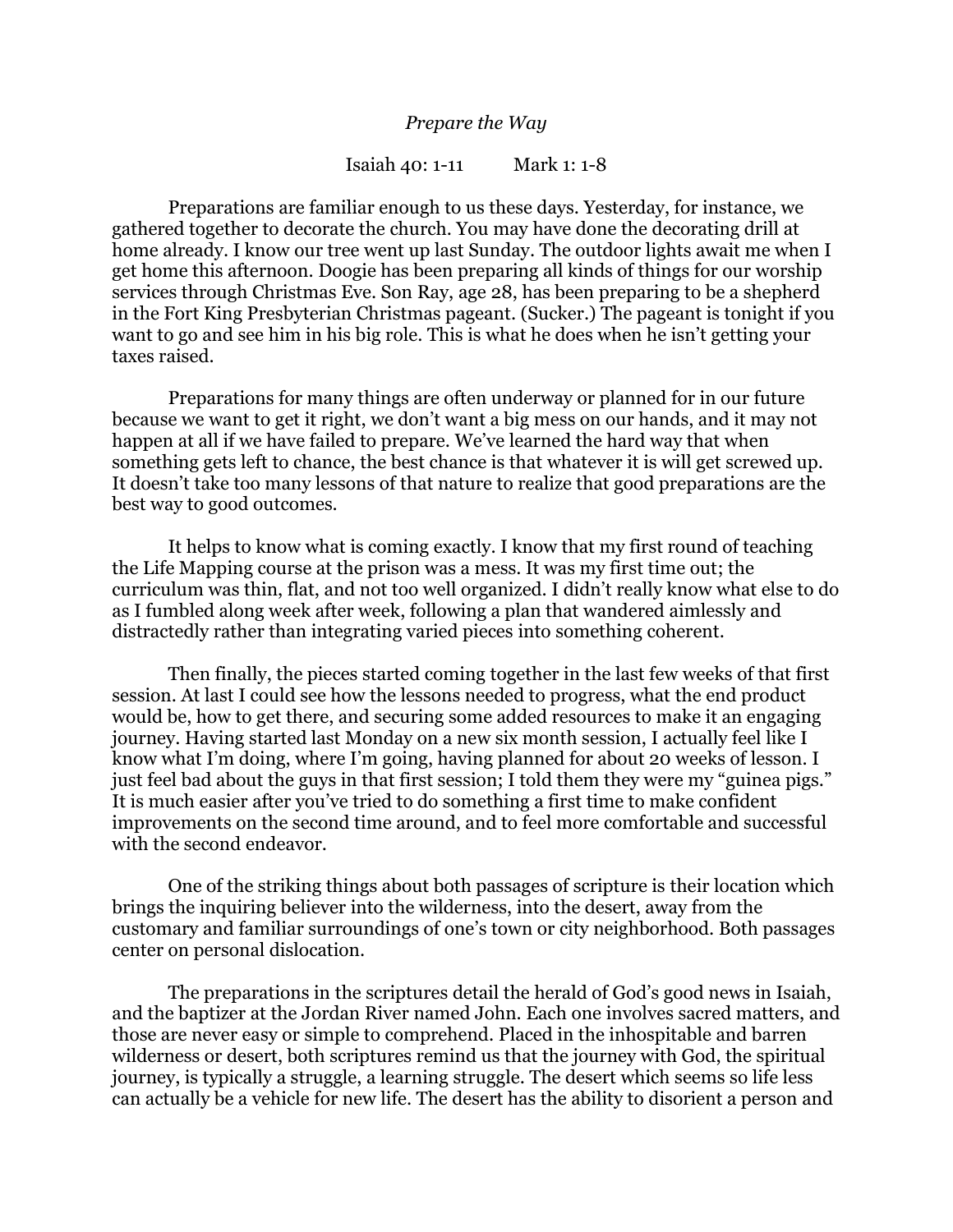estrange them from their typical environment. That's an important aspect of growing into renewal, a separation from the familiar, an examination now possible with new eyes and spirit, and redefinition of one's life.

In Isaiah 40, God addresses the people who had suffered at the hands of Babylon, who had seen their sacred city and sacred precincts destroyed, having been conquered and occupied by the Babylonian Empire. The words are meant to soothe and assure about God's intentions, having been witnesses to his absence and the destructive that came. *Comfort, comfort, my people … Speak tenderly to Jerusalem … she has received from the Lord's hand double for all her sins.*

It is remembered that the Holy City of God, Jerusalem, was abandoned and left on the dung heap. In her anguish at having been devastated by Babylon, there was never any who would comfort her. She was alienated and scorned among the nations, abandoned by her God. Now God's words to all who would hear are urgent for *Comfort, comfort my people*.

Now God has shown no second thoughts about the brutal judgment brought upon his people. But Zion was sentenced and that sentence has been completed. It is time for something new, for God's people to make a new way toward justice and righteousness as God's kingdom has always expected from them.

They won't be able to accomplish this feat on their own. These people of God have been through the mill. Their return to the Promised Land is sponsored by the new empire on the block, the Persians. That's a huge blessing, but for this people to return to God, to navigate a way to faithfulness and determine a new life, is unreasonable.

A herald goes out among the people, summoning them into the desert, or at least calling them to pay attention to it. There in the rugged, hostile landscape, the road shall be formed, and the place transformed. God's people are told,

*In the wilderness prepare the way of the Lord, make straight in the desert a highway for our God. Every valley shall be lifted up, and every mountain and hill be made low; the uneven ground shall become level, and the rough places a plain.* 

*Then the glory of the Lord shall be revealed, and all people shall see it together, for the mouth of the Lord has spoken.*

Completely unexpected, the new way takes that old bitter journey – remember the years of desert wandering after the Exodus from Egypt – and makes that desert place where the new way will be shaped, a new way of faith and practice, just as the ancients had learned their faith the hard way.

We can accept the metaphorical nature of the passage as a reference to the inner journey of faith for all of God's people. The landscape of our own spirit and inner life must be re-created to make an acceptable path for the coming glory of the Lord.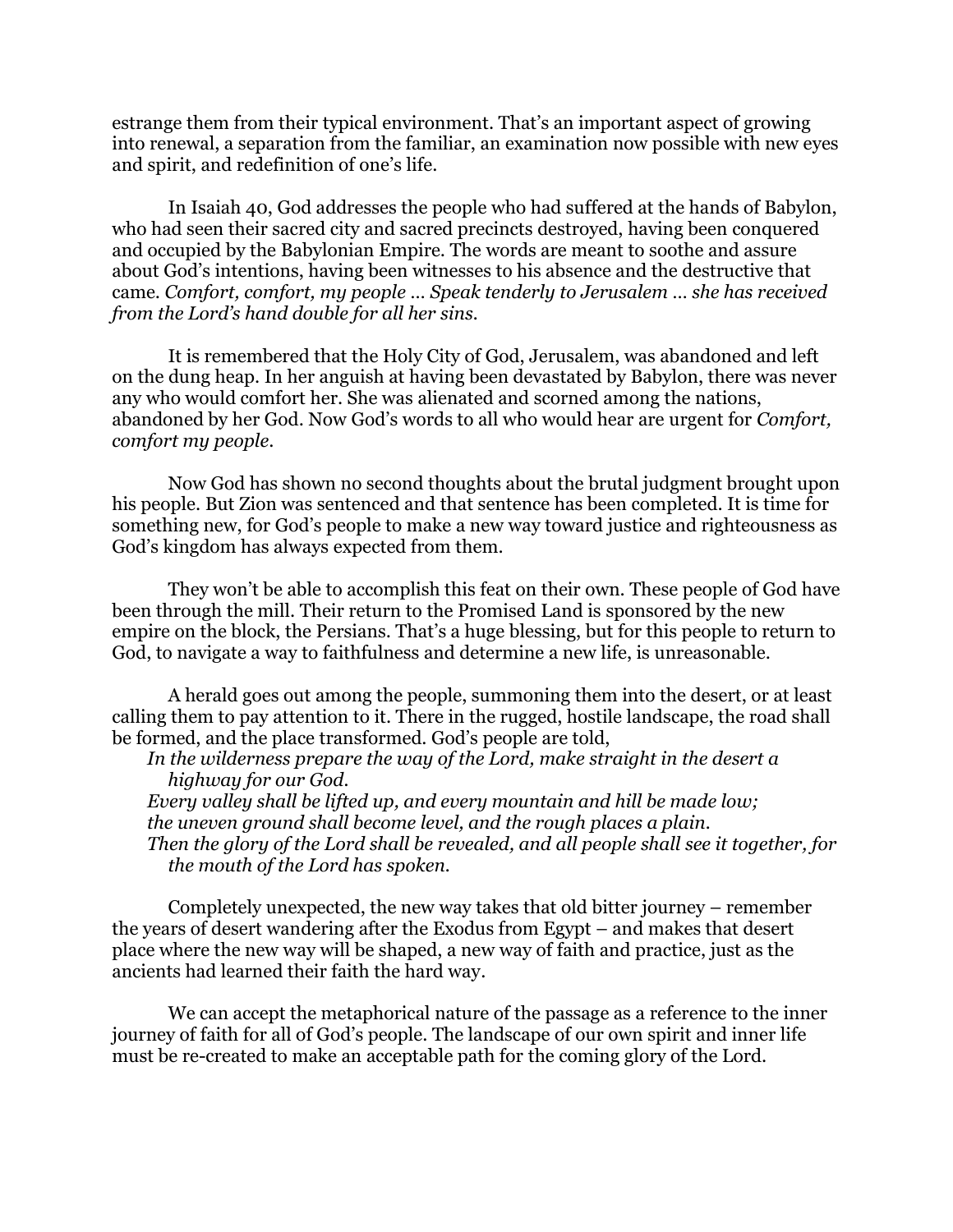Then the voice cries out a second time, "Cry out!" And the prophet in confusion replies, "What shall I cry?" The answer from "the voice" is the reflective, *All people are grass, their constancy is like the flower of the field. The grass withers, the flower fades, but the word of our God will stand for ever.*

The contrast is drawn between the fickle and feeble nature of the faith commitment of God's people – some things never change – and the eternal and unwavering commitment of God for his people. It may even be a dialog reflecting a protest that God's people are no different, not deserving of the grace and blessing of their God.

The herald is summoned nevertheless and told to *go up on a high mountain … [to] bring good news to Jerusalem* and shout it loud and proud, fearlessly and faithfully declaring to the whole countryside, *"Here is your God! See, the Sovereign Lord comes with power and his arm rules for him.* It's a very powerful image with the strong arm of the warrior leading the way. Except then it ends in the tender words of nurture. *He tends his flock like a shepherd, he will gather the lambs in his arms, and carry them in his bosom, and gently lead the mother sheep*. Two very different images of this conquering God; strident and forceful against others, but a caregiver to the weak and vulnerable of the flock. [The same kind of dual expression occurs in Deut. 1:30-31.]

God is coming and a new way is coming for God's people. Whatever you knew and whatever you expected before, God is making a new way. You need to receive this new way, preparing your own hearts and minds and spirits to be made new in faith and purpose.

This is some of what John the Baptizer is doing. Note that this is the beginning of the gospel of Mark, the oldest of the gospels which has no nativity story at all. It starts by quoting Isaiah, the section about the herald in the desert. It goes on to describe the ministry of John the Baptist who was *preaching [about] a baptism of repentance for the forgiveness of sins*.

In preparing the people for the coming of the Lord, which John anticipated, he sought to put them in a right relationship with their God. John believed that God is coming to once again to his people, and the people will be judged as God establishes a reign of justice and righteousness. Prepare for his coming and make your own ways straight and true.

John stood outside the religious establishment as his description makes very clear. He is a sight, dressed in camel's hair clothing and eating locusts and wild honey. He was decidedly not a priest, not a Pharisee, not a Sadducee. He was unique, a prophet of the Lord. By placing himself outside the great city, away from the Temple, and apart from the religious elders, he declares the new thing that God is doing.

John talks about the one who comes after him, the one who is of the Lord, not simply called by the Lord. That one is the one of God, more powerful, leading the way to